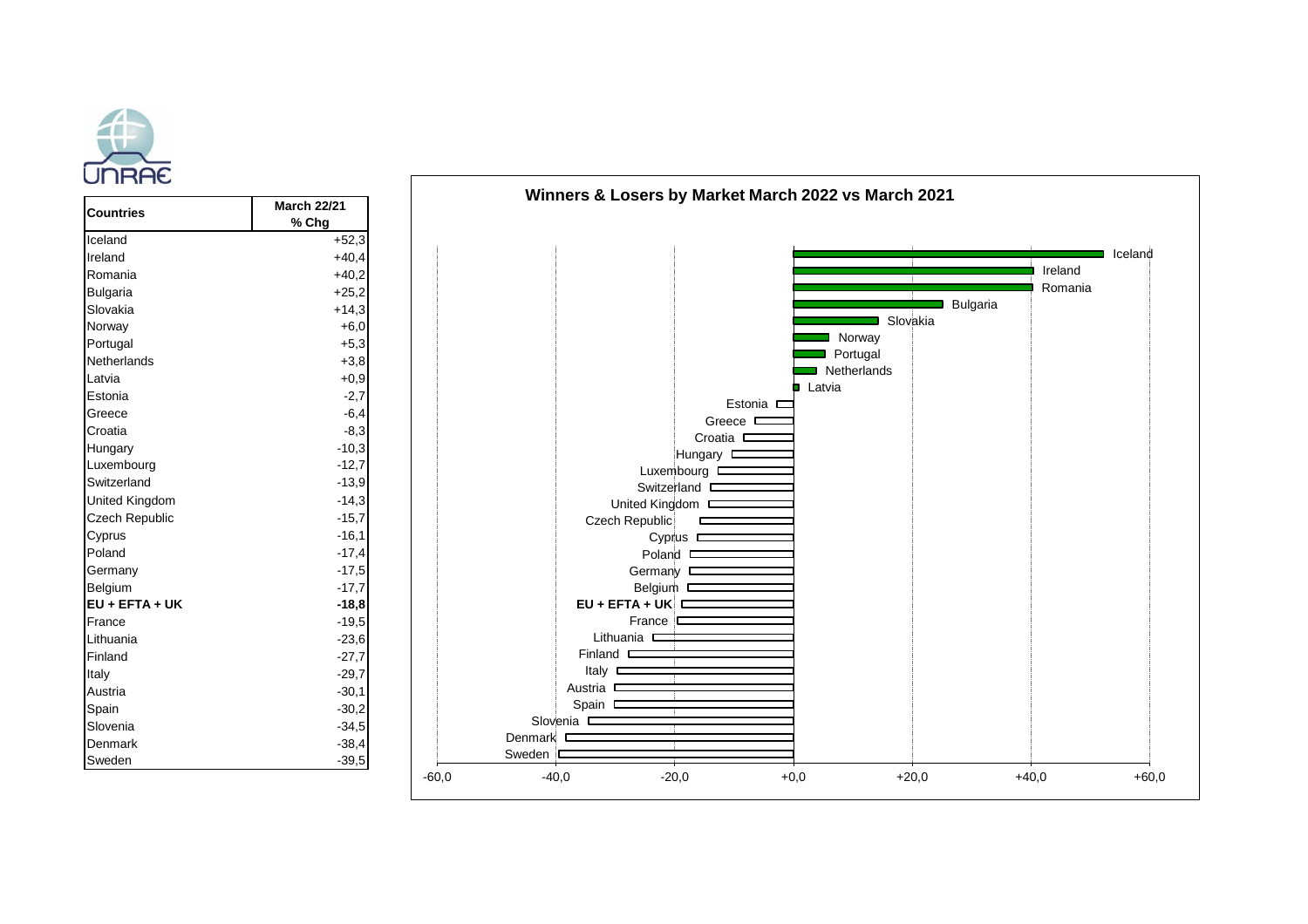



Fonte: ACEA MOD\_WAL REV.01 del 18.02.2020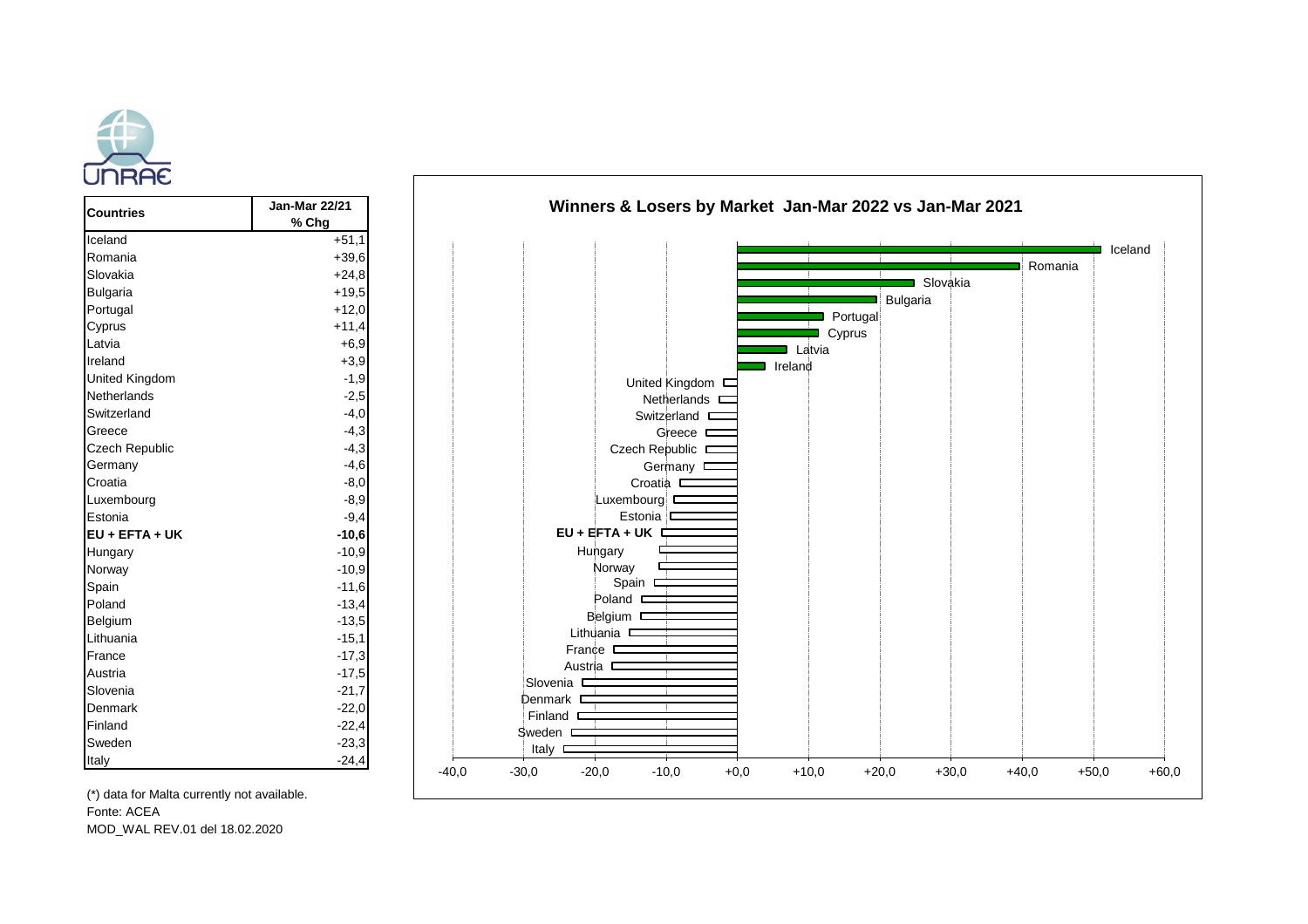# **NEW PASSENGER CAR REGISTRATIONS, BY MARKET**

 $E$ UROPEAN UNION $1$  + EFTA + UK

|                       |              | <b>MARCH</b> |          | <b>JANUARY-MARCH</b> |           |          |  |
|-----------------------|--------------|--------------|----------|----------------------|-----------|----------|--|
|                       | <b>Units</b> |              | % change | <b>Units</b>         |           | % change |  |
|                       | 2022         | 2021         | 22/21    | 2022                 | 2021      | 22/21    |  |
| Austria               | 20.653       | 29.526       | $-30,1$  | 52.375               | 63.522    | $-17,5$  |  |
| Belgium               | 36.998       | 44.966       | $-17,7$  | 103.146              | 119.237   | $-13,5$  |  |
| <b>Bulgaria</b>       | 2.697        | 2.155        | $+25,2$  | 6.674                | 5.584     | $+19,5$  |  |
| Croatia               | 3.810        | 4.155        | $-8,3$   | 9.632                | 10.474    | $-8,0$   |  |
| Cyprus                | 848          | 1.011        | $-16,1$  | 3.059                | 2.746     | $+11,4$  |  |
| <b>Czech Republic</b> | 16.903       | 20.053       | $-15,7$  | 47.391               | 49.534    | $-4,3$   |  |
| Denmark               | 14.623       | 23.726       | $-38,4$  | 34.231               | 43.886    | $-22,0$  |  |
| Estonia               | 2.058        | 2.116        | $-2,7$   | 5.191                | 5.728     | $-9,4$   |  |
| Finland               | 7.536        | 10.429       | $-27,7$  | 21.725               | 27.980    | $-22,4$  |  |
| France                | 147.078      | 182.774      | $-19,5$  | 365.360              | 441.791   | $-17,3$  |  |
| Germany               | 241.330      | 292.349      | $-17,5$  | 625.954              | 656.452   | $-4,6$   |  |
| Greece                | 8.410        | 8.984        | $-6,4$   | 22.427               | 23.439    | $-4,3$   |  |
| Hungary               | 11.150       | 12.433       | $-10,3$  | 28.690               | 32.197    | $-10,9$  |  |
| Ireland               | 12.904       | 9.192        | $+40,4$  | 49.893               | 48.030    | $+3,9$   |  |
| Italy                 | 119.497      | 169.886      | $-29,7$  | 338.258              | 447.245   | $-24,4$  |  |
| Latvia                | 1.388        | 1.376        | $+0,9$   | 3.680                | 3.441     | $+6,9$   |  |
| Lithuania             | 2.350        | 3.077        | $-23,6$  | 6.503                | 7.658     | $-15,1$  |  |
| Luxembourg            | 4.338        | 4.967        | $-12,7$  | 11.347               | 12.456    | $-8,9$   |  |
| Netherlands           | 24.959       | 24.041       | $+3,8$   | 78.539               | 80.587    | $-2,5$   |  |
| Poland                | 39.528       | 47.849       | $-17,4$  | 102.041              | 117.865   | $-13,4$  |  |
| Portugal              | 13.371       | 12.699       | $+5,3$   | 34.771               | 31.039    | $+12,0$  |  |
| Romania               | 11.025       | 7.861        | $+40,2$  | 28.978               | 20.762    | $+39,6$  |  |
| Slovakia              | 7.476        | 6.542        | $+14,3$  | 19.221               | 15.402    | $+24,8$  |  |
| Slovenia              | 4.627        | 7.067        | $-34,5$  | 12.752               | 16.291    | $-21,7$  |  |
| Spain                 | 59.920       | 85.817       | $-30,2$  | 164.399              | 186.055   | $-11,6$  |  |
| Sweden                | 28.710       | 47.460       | $-39,5$  | 69.739               | 90.870    | $-23,3$  |  |
| <b>EUROPEAN UNION</b> | 844.187      | 1.062.511    | $-20,5$  | 2.245.976            | 2.560.271 | $-12,3$  |  |
| EUI4 <sup>2</sup>     | 740.327      | 946.816      | $-21,8$  | 1.972.164            | 2.272.589 | $-13,2$  |  |
| EUI2 <sup>3</sup>     | 103.860      | 115.695      | $-10,2$  | 273.812              | 287.682   | $-4,8$   |  |
| Iceland               | 1.451        | 953          | $+52,3$  | 3.151                | 2.086     | $+51,1$  |  |
| Norway                | 16.238       | 15.321       | $+6,0$   | 32.342               | 36.309    | $-10,9$  |  |
| Switzerland           | 21.722       | 25.236       | $-13,9$  | 54.227               | 56.497    | $-4,0$   |  |
| <b>EFTA</b>           | 39.411       | 41.510       | $-5,1$   | 89.720               | 94.892    | $-5,5$   |  |
| <b>United Kingdom</b> | 243.479      | 283.964      | $-14,3$  | 417.560              | 425.525   | $-1,9$   |  |
| <b>EU + EFTA + UK</b> | 1.127.077    | 1.387.985    | $-18,8$  | 2.753.256            | 3.080.688 | $-10,6$  |  |
| $EU14 + EFTA + UK$    | 1.023.217    | 1.272.290    | $-19,6$  | 2.479.444            | 2.793.006 | $-11,2$  |  |

SOURCE: NATIONAL AUTOMOBILE MANUFACTURERS' ASSOCIATIONS **1** Data for Malta na



 $2$ Member states before the 2004 enlargement





This information is available on ACEA's website: **www.acea.auto**  For further information, please contact Francesca Piazza, Statistics Manager, at fp@acea.auto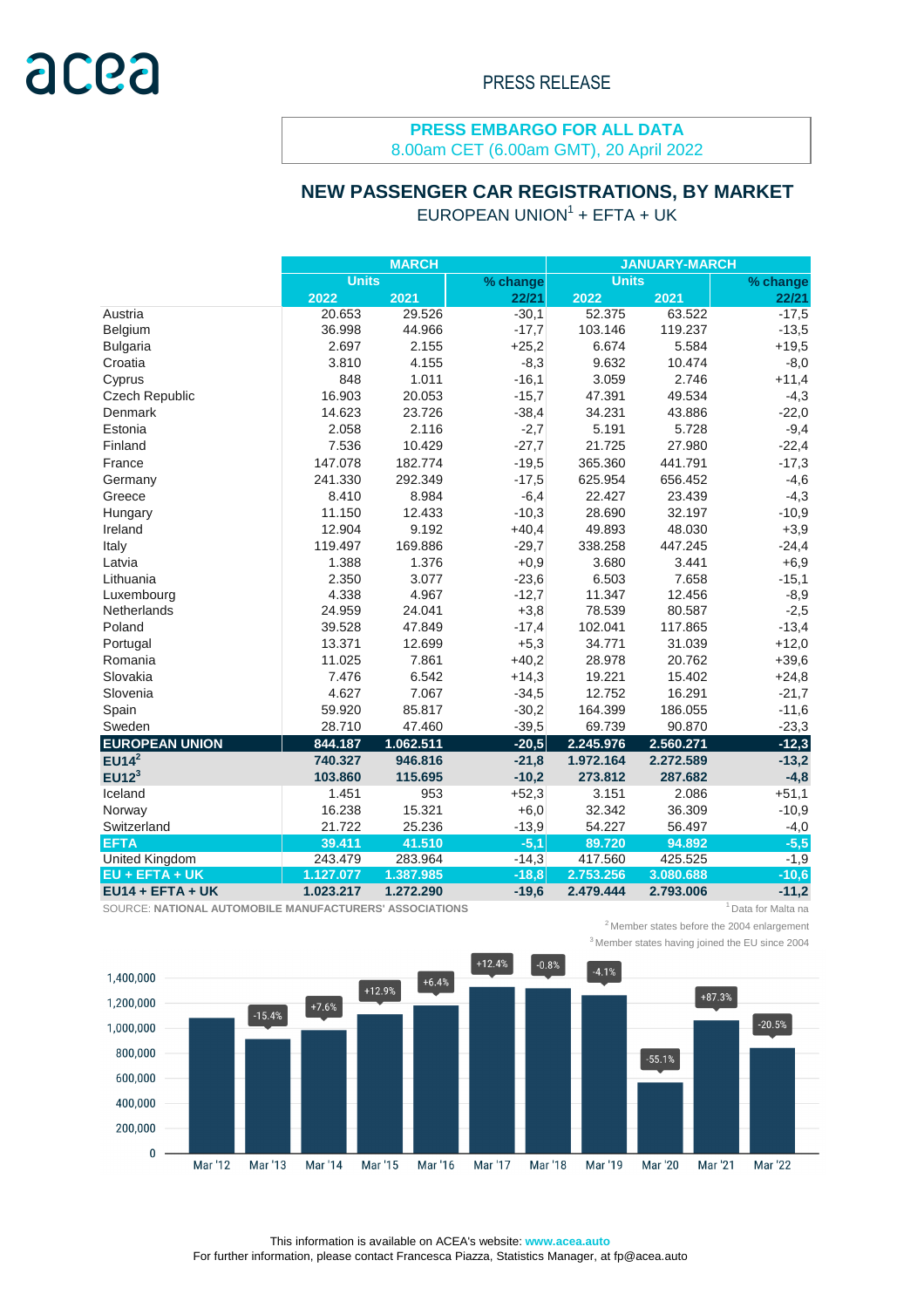# **NEW PASSENGER CAR REGISTRATIONS, BY MANUFACTURER**

EUROPEAN UNION

|                                | <b>MARCH</b>           |      |              |         |          |                        |      | <b>JANUARY-MARCH</b> |         |          |  |  |  |  |
|--------------------------------|------------------------|------|--------------|---------|----------|------------------------|------|----------------------|---------|----------|--|--|--|--|
|                                | $%$ share <sup>1</sup> |      | <b>Units</b> |         | % change | $%$ share <sup>1</sup> |      | <b>Units</b>         |         | % change |  |  |  |  |
|                                | '22                    | '21  | 2022         | 2021    | 22/21    | '22                    | '21  | 2022                 | 2021    | 22/21    |  |  |  |  |
| <b>Volkswagen Group</b>        | 24,2                   | 25,3 | 203.919      | 269.286 | $-24,3$  | 24,6                   | 25,6 | 552.469              | 654.577 | $-15,6$  |  |  |  |  |
| Volkswagen                     | 10,1                   | 11,3 | 84.854       | 119.639 | $-29,1$  | 10,3                   | 11,3 | 232.414              | 288.378 | $-19,4$  |  |  |  |  |
| Audi                           | 5,6                    | 4,8  | 47.265       | 51.136  | $-7,6$   | 5,2                    | 4,7  | 116.043              | 120.392 | $-3,6$   |  |  |  |  |
| Skoda                          | 4,4                    | 5,3  | 37.490       | 56.111  | $-33,2$  | 5,1                    | 5,6  | 114.365              | 142.439 | $-19,7$  |  |  |  |  |
| $S$ eat $2$                    | 3,3                    | 3,4  | 27.822       | 36.235  | $-23,2$  | 3,2                    | 3,5  | 72.499               | 88.614  | $-18,2$  |  |  |  |  |
| Porsche                        | 0,7                    | 0,6  | 6.164        | 5.881   | $+4,8$   | 0,7                    | 0,5  | 16.191               | 14.007  | $+15,6$  |  |  |  |  |
| Others $3$                     | 0,0                    | 0,0  | 324          | 284     | $+14,1$  | 0,0                    | 0,0  | 957                  | 747     | $+28,1$  |  |  |  |  |
| <b>Stellantis</b>              | 20,0                   | 23,6 | 168.421      | 251.150 | $-32,9$  | 20,5                   | 23,6 | 459.697              | 604.297 | $-23,9$  |  |  |  |  |
| Peugeot                        | 5,9                    | 7,2  | 49.867       | 76.045  | $-34,4$  | 6,4                    | 7,6  | 143.592              | 195.197 | $-26,4$  |  |  |  |  |
| Fiat <sup>4</sup>              | 3,9                    | 5,0  | 33.266       | 52.975  | $-37,2$  | 4,0                    | 4,8  | 88.794               | 123.707 | $-28,2$  |  |  |  |  |
| Citroen                        | 4,1                    | 4,7  | 34.591       | 50.028  | $-30,9$  | 3,9                    | 4,6  | 88.123               | 117.099 | $-24,7$  |  |  |  |  |
| Opel/Vauxhall                  | 3,7                    | 4,3  | 31.193       | 46.027  | $-32,2$  | 3,8                    | 4,1  | 84.963               | 105.956 | $-19,8$  |  |  |  |  |
| Jeep                           | 1,1                    | 1,3  | 9.169        | 14.226  | $-35,5$  | 1,2                    | 1,3  | 27.235               | 33.240  | $-18,1$  |  |  |  |  |
| Lancia/Chrysler                | 0,4                    | 0,5  | 3.611        | 5.095   | $-29,1$  | 0,5                    | 0,5  | 10.777               | 13.015  | $-17,2$  |  |  |  |  |
| <b>DS</b>                      | 0,6                    | 0,4  | 4.688        | 3.848   | $+21,8$  | 0,5                    | 0,4  | 10.724               | 9.263   | $+15,8$  |  |  |  |  |
| Alfa Romeo                     | 0,2                    | 0,2  | 1.750        | 2.451   | $-28,6$  | 0,2                    | 0,2  | 4.640                | 5.855   | $-20,8$  |  |  |  |  |
| Others <sup>5</sup>            | 0,0                    | 0,0  | 286          | 455     | $-37,1$  | 0,0                    | 0,0  | 849                  | 965     | $-12,0$  |  |  |  |  |
| <b>Renault Group</b>           | 10,1                   | 9,3  | 84.882       | 98.818  | $-14,1$  | 10,0                   | 9,6  | 224.906              | 244.651 | $-8,1$   |  |  |  |  |
| Renault                        | 5,7                    | 6,3  | 48.055       | 67.066  | $-28,3$  | 5,7                    | 6,3  | 127.252              | 160.128 | $-20,5$  |  |  |  |  |
| Dacia                          | 4,3                    | 3,0  | 36.331       | 31.435  | $+15,6$  | 4,3                    | 3,3  | 96.641               | 83.895  | $+15,2$  |  |  |  |  |
| Alpine                         | 0,0                    | 0,0  | 285          | 161     | $+77,0$  | 0,0                    | 0,0  | 545                  | 315     | $+73,0$  |  |  |  |  |
| Lada                           | 0,0                    | 0,0  | 211          | 156     | $+35,3$  | 0,0                    | 0,0  | 468                  | 313     | $+49,5$  |  |  |  |  |
| <b>Hyundai Group</b>           | 9,1                    | 7,2  | 76.516       | 76.134  | $+0,5$   | 9,3                    | 7,1  | 209.466              | 182.611 | $+14,7$  |  |  |  |  |
| Kia                            | 4,7                    | 3,4  | 39.905       | 36.251  | $+10,1$  | 4,9                    | 3,5  | 109.835              | 90.870  | $+20,9$  |  |  |  |  |
| Hyundai                        | 4,3                    | 3,8  | 36.611       | 39.883  | $-8,2$   | 4,4                    | 3,6  | 99.631               | 91.741  | $+8,6$   |  |  |  |  |
| <b>Toyota Group</b>            | 6,4                    | 5,8  | 53.835       | 61.302  | $-12,2$  | 7,1                    | 6,3  | 159.758              | 161.196 | $-0,9$   |  |  |  |  |
| Toyota                         | 6,1                    | 5,5  | 51.891       | 58.205  | $-10,8$  | 6,8                    | 6,0  | 153.193              | 153.263 | $-0,05$  |  |  |  |  |
| Lexus                          | 0,2                    | 0,3  | 1.944        | 3.097   | $-37,2$  | 0,3                    | 0,3  | 6.565                | 7.933   | $-17,2$  |  |  |  |  |
| <b>BMW Group</b>               | 6,7                    | 6,7  | 56.397       | 70.898  | $-20,5$  | 6,9                    | 6,8  | 154.491              | 174.401 | $-11,4$  |  |  |  |  |
| <b>BMW</b>                     | 5,5                    | 5,3  | 46.132       | 56.132  | $-17,8$  | 5,4                    | 5,6  | 122.002              | 142.294 | $-14,3$  |  |  |  |  |
| Mini                           | 1,2                    | 1,4  | 10.265       | 14.766  | $-30,5$  | 1,4                    | 1,3  | 32.489               | 32.107  | $+1,2$   |  |  |  |  |
| <b>Mercedes-Benz</b>           | 6,0                    | 5,5  | 50.465       | 58.414  | $-13,6$  | 5,9                    | 5,7  | 131.822              | 145.519 | $-9,4$   |  |  |  |  |
| Mercedes                       | 5,7                    | 5,2  | 47.958       | 55.223  | $-13,2$  | 5,6                    | 5,4  | 125.748              | 137.483 | $-8,5$   |  |  |  |  |
| Smart                          | 0,3                    | 0,3  | 2.507        | 3.191   | $-21,4$  | 0,3                    | 0,3  | 6.074                | 8.036   | $-24,4$  |  |  |  |  |
| <b>Ford</b>                    | 4,5                    | 4,3  | 38.074       | 45.402  | $-16,1$  | 4,5                    | 4,6  | 100.735              | 118.985 | $-15,3$  |  |  |  |  |
| <b>Volvo</b>                   | 2,2                    | 2,8  | 18.988       | 29.570  | $-35,8$  | 2,3                    | 2,7  | 50.732               | 67.908  | $-25,3$  |  |  |  |  |
| <b>Nissan</b>                  | 2,0                    | 2,3  | 16.632       | 24.589  | $-32,4$  | 1,8                    | 2,1  | 40.026               | 54.311  | $-26,3$  |  |  |  |  |
| <b>Mazda</b>                   | 1,5                    | 1,1  | 12.696       | 12.037  | $+5,5$   | 1,3                    | 1,0  | 28.709               | 26.837  | $+7,0$   |  |  |  |  |
| <b>Mitsubishi</b>              | 0,6                    | 0,6  | 5.239        | 5.862   | $-10,6$  | 0,6                    | 0,5  | 13.296               | 13.441  | $-1,1$   |  |  |  |  |
| <b>Jaguar Land Rover Group</b> | 0,5                    | 0,9  | 4.315        | 9.380   | $-54,0$  | 0,5                    | 0,7  | 11.376               | 19.163  | $-40,6$  |  |  |  |  |
| <b>Land Rover</b>              | 0,4                    | 0,7  | 3.101        | 6.928   | $-55,2$  | 0,4                    | 0,6  | 8.449                | 14.519  | $-41,8$  |  |  |  |  |
| Jaguar                         | 0,1                    | 0,2  | 1.214        | 2.452   | $-50,5$  | 0,1                    | 0,2  | 2.927                | 4.644   | $-37,0$  |  |  |  |  |
| Honda                          | 0,5                    | 0,3  | 4.177        | 3.431   | $+21,7$  | 0,5                    | 0,3  | 10.722               | 8.595   | $+24,7$  |  |  |  |  |

SOURCE: ACEA MEMBERS **1**ACEA MEMBERS **1ACEA ESSENTIAL BUSICIAL ACEA ESTIMATE ACEA estimation based on total by market** 

<sup>2</sup> Including Cupra

 $3$  Including Bentley, Lamborghini and Bugatti

<sup>4</sup> Including Abarth

<sup>5</sup> Including Dodge, Maserati and RAM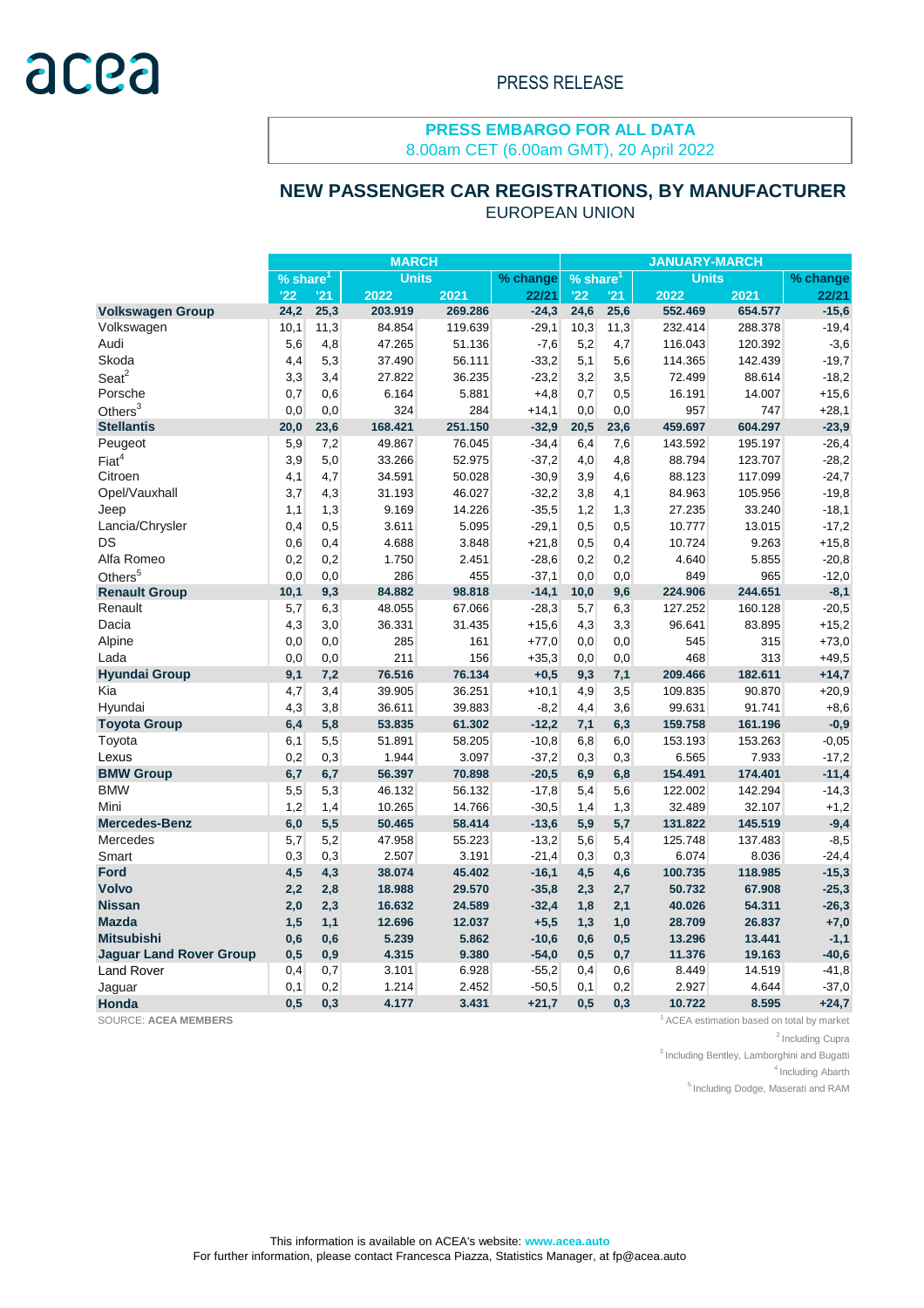#### EUROPEAN UNION + EFTA + UK  **NEW PASSENGER CAR REGISTRATIONS, BY MANUFACTURER**

| <b>Units</b><br><b>Units</b><br>$\sqrt[9]{8}$ share <sup>1</sup><br>% change<br>$%$ share <sup>1</sup><br>'22<br>'21<br>'22<br>2022<br>2022<br>2021<br>22/21<br>'21<br>2021<br>256.579<br>342.040<br>$-25,0$<br>655.383<br>775.074<br><b>Volkswagen Group</b><br>22,8<br>24,6<br>23,8<br>25,2<br>9,2<br>$-30,1$<br>10,6<br>103.180<br>147.610<br>9,7<br>10,8<br>266.883<br>333.201<br>Volkswagen<br>Audi<br>5,8<br>5,2<br>65.247<br>$-10,0$<br>5,5<br>150.329<br>155.522<br>72.478<br>5,0<br>Skoda<br>67.266<br>$-33,8$<br>5,3<br>162.113<br>4,0<br>4,8<br>44.563<br>4,7<br>130.663<br>Seat <sup>2</sup><br>3,0<br>3,3<br>45.787<br>$-27,0$<br>83.565<br>33.439<br>3,0<br>3,4<br>104.638<br>8.309<br>$+13,6$<br>Porsche<br>0,8<br>0,6<br>9.437<br>0,8<br>0,6<br>22.289<br>18.309<br>Others $3$<br>713<br>590<br>$+20,8$<br>0,0<br>1.654<br>1.291<br>0,1<br>0,0<br>0,1<br><b>Stellantis</b><br>18,1<br>203.515<br>291.841<br>$-30,3$<br>669.414<br>21,0<br>19,0<br>21,7<br>523.977<br>Peugeot<br>5,4<br>60.662<br>88.261<br>$-31,3$<br>5,9<br>163.096<br>215.160<br>6,4<br>7,0<br>Opel/Vauxhall<br>4,5<br>$-28,7$<br>4,3<br>132.639<br>4,0<br>44.801<br>62.820<br>4,0<br>110.691<br>Citroen<br>3,5<br>56.456<br>$-30,5$<br>4,1<br>96.959<br>126.962<br>4,1<br>39.229<br>3,5<br>Fiat <sup>4</sup><br>$-32,8$<br>3,5<br>4,2<br>96.059<br>129.073<br>3,4<br>4,1<br>37.961<br>56.485<br>$-36,2$<br>1,1<br>Jeep<br>0,9<br>1,1<br>9.693<br>15.183<br>1,0<br>28.404<br>34.965 | <b>MARCH</b> |  |  |  |  |  | <b>JANUARY-MARCH</b> |  |  |          |  |
|-----------------------------------------------------------------------------------------------------------------------------------------------------------------------------------------------------------------------------------------------------------------------------------------------------------------------------------------------------------------------------------------------------------------------------------------------------------------------------------------------------------------------------------------------------------------------------------------------------------------------------------------------------------------------------------------------------------------------------------------------------------------------------------------------------------------------------------------------------------------------------------------------------------------------------------------------------------------------------------------------------------------------------------------------------------------------------------------------------------------------------------------------------------------------------------------------------------------------------------------------------------------------------------------------------------------------------------------------------------------------------------------------------------------------------------------------------------------------|--------------|--|--|--|--|--|----------------------|--|--|----------|--|
|                                                                                                                                                                                                                                                                                                                                                                                                                                                                                                                                                                                                                                                                                                                                                                                                                                                                                                                                                                                                                                                                                                                                                                                                                                                                                                                                                                                                                                                                       |              |  |  |  |  |  |                      |  |  | % change |  |
|                                                                                                                                                                                                                                                                                                                                                                                                                                                                                                                                                                                                                                                                                                                                                                                                                                                                                                                                                                                                                                                                                                                                                                                                                                                                                                                                                                                                                                                                       |              |  |  |  |  |  |                      |  |  | 22/21    |  |
|                                                                                                                                                                                                                                                                                                                                                                                                                                                                                                                                                                                                                                                                                                                                                                                                                                                                                                                                                                                                                                                                                                                                                                                                                                                                                                                                                                                                                                                                       |              |  |  |  |  |  |                      |  |  | $-15,4$  |  |
|                                                                                                                                                                                                                                                                                                                                                                                                                                                                                                                                                                                                                                                                                                                                                                                                                                                                                                                                                                                                                                                                                                                                                                                                                                                                                                                                                                                                                                                                       |              |  |  |  |  |  |                      |  |  | $-19,9$  |  |
|                                                                                                                                                                                                                                                                                                                                                                                                                                                                                                                                                                                                                                                                                                                                                                                                                                                                                                                                                                                                                                                                                                                                                                                                                                                                                                                                                                                                                                                                       |              |  |  |  |  |  |                      |  |  | $-3,3$   |  |
|                                                                                                                                                                                                                                                                                                                                                                                                                                                                                                                                                                                                                                                                                                                                                                                                                                                                                                                                                                                                                                                                                                                                                                                                                                                                                                                                                                                                                                                                       |              |  |  |  |  |  |                      |  |  | $-19,4$  |  |
|                                                                                                                                                                                                                                                                                                                                                                                                                                                                                                                                                                                                                                                                                                                                                                                                                                                                                                                                                                                                                                                                                                                                                                                                                                                                                                                                                                                                                                                                       |              |  |  |  |  |  |                      |  |  | $-20,1$  |  |
|                                                                                                                                                                                                                                                                                                                                                                                                                                                                                                                                                                                                                                                                                                                                                                                                                                                                                                                                                                                                                                                                                                                                                                                                                                                                                                                                                                                                                                                                       |              |  |  |  |  |  |                      |  |  | $+21,7$  |  |
|                                                                                                                                                                                                                                                                                                                                                                                                                                                                                                                                                                                                                                                                                                                                                                                                                                                                                                                                                                                                                                                                                                                                                                                                                                                                                                                                                                                                                                                                       |              |  |  |  |  |  |                      |  |  | $+28,1$  |  |
|                                                                                                                                                                                                                                                                                                                                                                                                                                                                                                                                                                                                                                                                                                                                                                                                                                                                                                                                                                                                                                                                                                                                                                                                                                                                                                                                                                                                                                                                       |              |  |  |  |  |  |                      |  |  | $-21,7$  |  |
|                                                                                                                                                                                                                                                                                                                                                                                                                                                                                                                                                                                                                                                                                                                                                                                                                                                                                                                                                                                                                                                                                                                                                                                                                                                                                                                                                                                                                                                                       |              |  |  |  |  |  |                      |  |  | $-24,2$  |  |
|                                                                                                                                                                                                                                                                                                                                                                                                                                                                                                                                                                                                                                                                                                                                                                                                                                                                                                                                                                                                                                                                                                                                                                                                                                                                                                                                                                                                                                                                       |              |  |  |  |  |  |                      |  |  | $-16,5$  |  |
|                                                                                                                                                                                                                                                                                                                                                                                                                                                                                                                                                                                                                                                                                                                                                                                                                                                                                                                                                                                                                                                                                                                                                                                                                                                                                                                                                                                                                                                                       |              |  |  |  |  |  |                      |  |  | $-23,6$  |  |
|                                                                                                                                                                                                                                                                                                                                                                                                                                                                                                                                                                                                                                                                                                                                                                                                                                                                                                                                                                                                                                                                                                                                                                                                                                                                                                                                                                                                                                                                       |              |  |  |  |  |  |                      |  |  | $-25,6$  |  |
|                                                                                                                                                                                                                                                                                                                                                                                                                                                                                                                                                                                                                                                                                                                                                                                                                                                                                                                                                                                                                                                                                                                                                                                                                                                                                                                                                                                                                                                                       |              |  |  |  |  |  |                      |  |  | $-18,8$  |  |
| <b>DS</b><br>5.083<br>4.155<br>$+22,3$<br>9.869<br>0,5<br>0,3<br>0,4<br>0,3<br>11.693                                                                                                                                                                                                                                                                                                                                                                                                                                                                                                                                                                                                                                                                                                                                                                                                                                                                                                                                                                                                                                                                                                                                                                                                                                                                                                                                                                                 |              |  |  |  |  |  |                      |  |  | $+18,5$  |  |
| Lancia/Chrysler<br>0,3<br>3.611<br>5.096<br>$-29,1$<br>13.016<br>0,4<br>0,4<br>0,4<br>10.777                                                                                                                                                                                                                                                                                                                                                                                                                                                                                                                                                                                                                                                                                                                                                                                                                                                                                                                                                                                                                                                                                                                                                                                                                                                                                                                                                                          |              |  |  |  |  |  |                      |  |  | $-17,2$  |  |
| Alfa Romeo<br>0,2<br>2.066<br>$-26,2$<br>0,2<br>0,2<br>2.799<br>0,2<br>5.194<br>6.518                                                                                                                                                                                                                                                                                                                                                                                                                                                                                                                                                                                                                                                                                                                                                                                                                                                                                                                                                                                                                                                                                                                                                                                                                                                                                                                                                                                 |              |  |  |  |  |  |                      |  |  | $-20,3$  |  |
| Others <sup>5</sup><br>586<br>$-30,2$<br>0,0<br>409<br>1.104<br>1.212<br>0,0<br>0,0<br>0,0                                                                                                                                                                                                                                                                                                                                                                                                                                                                                                                                                                                                                                                                                                                                                                                                                                                                                                                                                                                                                                                                                                                                                                                                                                                                                                                                                                            |              |  |  |  |  |  |                      |  |  | $-8,9$   |  |
| 7,1<br>108.397<br>98.710<br>$+9,8$<br>7,2<br>269.350<br>222.000<br><b>Hyundai Group</b><br>9,6<br>9,8                                                                                                                                                                                                                                                                                                                                                                                                                                                                                                                                                                                                                                                                                                                                                                                                                                                                                                                                                                                                                                                                                                                                                                                                                                                                                                                                                                 |              |  |  |  |  |  |                      |  |  | $+21,3$  |  |
| 5,2<br>$+21,6$<br>3,5<br>58.936<br>48.468<br>5,3<br>3,7<br>145.222<br>113.812<br>Kia                                                                                                                                                                                                                                                                                                                                                                                                                                                                                                                                                                                                                                                                                                                                                                                                                                                                                                                                                                                                                                                                                                                                                                                                                                                                                                                                                                                  |              |  |  |  |  |  |                      |  |  | $+27,6$  |  |
| 50.242<br>108.188<br>Hyundai<br>4,4<br>3,6<br>49.461<br>$-1,6$<br>4,5<br>3,5<br>124.128                                                                                                                                                                                                                                                                                                                                                                                                                                                                                                                                                                                                                                                                                                                                                                                                                                                                                                                                                                                                                                                                                                                                                                                                                                                                                                                                                                               |              |  |  |  |  |  |                      |  |  | $+14,7$  |  |
| $-12,5$<br><b>Renault Group</b><br>8,4<br>7,8<br>94.961<br>108.525<br>8,4<br>242.549<br>260.004<br>8,8                                                                                                                                                                                                                                                                                                                                                                                                                                                                                                                                                                                                                                                                                                                                                                                                                                                                                                                                                                                                                                                                                                                                                                                                                                                                                                                                                                |              |  |  |  |  |  |                      |  |  | $-6,7$   |  |
| 4,8<br>5,3<br>54.122<br>$-26,9$<br>5,0<br>5,5<br>Renault<br>73.999<br>137.916<br>170.792                                                                                                                                                                                                                                                                                                                                                                                                                                                                                                                                                                                                                                                                                                                                                                                                                                                                                                                                                                                                                                                                                                                                                                                                                                                                                                                                                                              |              |  |  |  |  |  |                      |  |  | $-19,2$  |  |
| 3,6<br>2,5<br>$+17,9$<br>2,9<br>88.527<br>Dacia<br>40.285<br>34.164<br>3,8<br>103.519                                                                                                                                                                                                                                                                                                                                                                                                                                                                                                                                                                                                                                                                                                                                                                                                                                                                                                                                                                                                                                                                                                                                                                                                                                                                                                                                                                                 |              |  |  |  |  |  |                      |  |  | $+16,9$  |  |
| Alpine<br>0,0<br>0,0<br>343<br>206<br>$+66,5$<br>0,0<br>0,0<br>646<br>372                                                                                                                                                                                                                                                                                                                                                                                                                                                                                                                                                                                                                                                                                                                                                                                                                                                                                                                                                                                                                                                                                                                                                                                                                                                                                                                                                                                             |              |  |  |  |  |  |                      |  |  | $+73,7$  |  |
| 211<br>156<br>$+35,3$<br>468<br>313<br>Lada<br>0,0<br>0,0<br>0,0<br>0,0                                                                                                                                                                                                                                                                                                                                                                                                                                                                                                                                                                                                                                                                                                                                                                                                                                                                                                                                                                                                                                                                                                                                                                                                                                                                                                                                                                                               |              |  |  |  |  |  |                      |  |  | $+49,5$  |  |
| <b>BMW Group</b><br>7,1<br>7,5<br>79.904<br>$-23,0$<br>7,3<br>201.541<br>226.704<br>103.782<br>7,4                                                                                                                                                                                                                                                                                                                                                                                                                                                                                                                                                                                                                                                                                                                                                                                                                                                                                                                                                                                                                                                                                                                                                                                                                                                                                                                                                                    |              |  |  |  |  |  |                      |  |  | $-11,1$  |  |
| <b>BMW</b><br>5,7<br>5,8<br>$-20,6$<br>5,7<br>5,9<br>64.158<br>80.842<br>156.824<br>182.532                                                                                                                                                                                                                                                                                                                                                                                                                                                                                                                                                                                                                                                                                                                                                                                                                                                                                                                                                                                                                                                                                                                                                                                                                                                                                                                                                                           |              |  |  |  |  |  |                      |  |  | $-14,1$  |  |
| Mini<br>15.746<br>22.940<br>$-31,4$<br>44.717<br>44.172<br>1,4<br>1,7<br>1,6<br>1,4                                                                                                                                                                                                                                                                                                                                                                                                                                                                                                                                                                                                                                                                                                                                                                                                                                                                                                                                                                                                                                                                                                                                                                                                                                                                                                                                                                                   |              |  |  |  |  |  |                      |  |  | $+1,2$   |  |
| 6,6<br>73.953<br>83.573<br>$-11,5$<br><b>Toyota Group</b><br>6,0<br>7,1<br>196.367<br>196.100<br>6,4                                                                                                                                                                                                                                                                                                                                                                                                                                                                                                                                                                                                                                                                                                                                                                                                                                                                                                                                                                                                                                                                                                                                                                                                                                                                                                                                                                  |              |  |  |  |  |  |                      |  |  | $+0,1$   |  |
| 6,2<br>5,6<br>69.827<br>77.690<br>$-10,1$<br>6,8<br>6,0<br>186.128<br>184.149<br>Toyota                                                                                                                                                                                                                                                                                                                                                                                                                                                                                                                                                                                                                                                                                                                                                                                                                                                                                                                                                                                                                                                                                                                                                                                                                                                                                                                                                                               |              |  |  |  |  |  |                      |  |  | $+1,1$   |  |
| 5.883<br>$-29,9$<br>10.239<br>11.951<br>Lexus<br>0,4<br>0,4<br>4.126<br>0,4<br>0,4                                                                                                                                                                                                                                                                                                                                                                                                                                                                                                                                                                                                                                                                                                                                                                                                                                                                                                                                                                                                                                                                                                                                                                                                                                                                                                                                                                                    |              |  |  |  |  |  |                      |  |  | $-14,3$  |  |
| <b>Mercedes-Benz</b><br>$-18,0$<br>6,1<br>6,0<br>68.321<br>83.368<br>5,9<br>6,0<br>163.599<br>183.824                                                                                                                                                                                                                                                                                                                                                                                                                                                                                                                                                                                                                                                                                                                                                                                                                                                                                                                                                                                                                                                                                                                                                                                                                                                                                                                                                                 |              |  |  |  |  |  |                      |  |  | $-11,0$  |  |
| 5,7<br>5,8<br>$-18,2$<br>5,7<br>Mercedes<br>5,8<br>65.486<br>80.038<br>157.014<br>175.486                                                                                                                                                                                                                                                                                                                                                                                                                                                                                                                                                                                                                                                                                                                                                                                                                                                                                                                                                                                                                                                                                                                                                                                                                                                                                                                                                                             |              |  |  |  |  |  |                      |  |  | $-10,5$  |  |
| $-14,9$<br>0,2<br>8.338<br>0,3<br>0,2<br>2.835<br>3.330<br>0,3<br>6.585<br>Smart                                                                                                                                                                                                                                                                                                                                                                                                                                                                                                                                                                                                                                                                                                                                                                                                                                                                                                                                                                                                                                                                                                                                                                                                                                                                                                                                                                                      |              |  |  |  |  |  |                      |  |  | $-21,0$  |  |
| $-17,4$<br><b>Ford</b><br>5,0<br>4,9<br>56.495<br>68.437<br>4,8<br>5,1<br>132.538<br>156.735                                                                                                                                                                                                                                                                                                                                                                                                                                                                                                                                                                                                                                                                                                                                                                                                                                                                                                                                                                                                                                                                                                                                                                                                                                                                                                                                                                          |              |  |  |  |  |  |                      |  |  | $-15,4$  |  |
| <b>Volvo</b><br>2,4<br>26.904<br>40.898<br>$-34,2$<br>2,4<br>2,9<br>65.720<br>88.060<br>2,9                                                                                                                                                                                                                                                                                                                                                                                                                                                                                                                                                                                                                                                                                                                                                                                                                                                                                                                                                                                                                                                                                                                                                                                                                                                                                                                                                                           |              |  |  |  |  |  |                      |  |  | $-25,4$  |  |
| 2,5<br><b>Nissan</b><br>2,4<br>2,9<br>27.362<br>39.894<br>$-31,4$<br>2,1<br>57.364<br>77.697                                                                                                                                                                                                                                                                                                                                                                                                                                                                                                                                                                                                                                                                                                                                                                                                                                                                                                                                                                                                                                                                                                                                                                                                                                                                                                                                                                          |              |  |  |  |  |  |                      |  |  | $-26,2$  |  |
| <b>Mazda</b><br>1,1<br>1,5<br>1,2<br>16.735<br>16.793<br>$-0,3$<br>1,3<br>33.942<br>36.965                                                                                                                                                                                                                                                                                                                                                                                                                                                                                                                                                                                                                                                                                                                                                                                                                                                                                                                                                                                                                                                                                                                                                                                                                                                                                                                                                                            |              |  |  |  |  |  |                      |  |  | $+8,9$   |  |
| 14.146<br>$-52,0$<br><b>Jaguar Land Rover Group</b><br>1,3<br>2,1<br>29.491<br>1,0<br>1,5<br>26.814<br>47.091                                                                                                                                                                                                                                                                                                                                                                                                                                                                                                                                                                                                                                                                                                                                                                                                                                                                                                                                                                                                                                                                                                                                                                                                                                                                                                                                                         |              |  |  |  |  |  |                      |  |  | $-43,1$  |  |
| 10.516<br>$-54,3$<br>1,2<br><b>Land Rover</b><br>0,9<br>1,7<br>23.000<br>0,7<br>20.294<br>36.763                                                                                                                                                                                                                                                                                                                                                                                                                                                                                                                                                                                                                                                                                                                                                                                                                                                                                                                                                                                                                                                                                                                                                                                                                                                                                                                                                                      |              |  |  |  |  |  |                      |  |  | $-44,8$  |  |
| 0,3<br>0,5<br>3.630<br>6.491<br>$-44,1$<br>0,2<br>0,3<br>6.520<br>10.328<br>Jaguar                                                                                                                                                                                                                                                                                                                                                                                                                                                                                                                                                                                                                                                                                                                                                                                                                                                                                                                                                                                                                                                                                                                                                                                                                                                                                                                                                                                    |              |  |  |  |  |  |                      |  |  | $-36,9$  |  |
| Honda<br>0,7<br>0,5<br>7.361<br>6.866<br>$+7,2$<br>0,7<br>0,5<br>18.534<br>13.884                                                                                                                                                                                                                                                                                                                                                                                                                                                                                                                                                                                                                                                                                                                                                                                                                                                                                                                                                                                                                                                                                                                                                                                                                                                                                                                                                                                     |              |  |  |  |  |  |                      |  |  | $+33,5$  |  |
| <b>Mitsubishi</b><br>0,5<br>5.540<br>7.909<br>0,5<br>14.010<br>16.792<br>0,6<br>$-30,0$<br>0,5                                                                                                                                                                                                                                                                                                                                                                                                                                                                                                                                                                                                                                                                                                                                                                                                                                                                                                                                                                                                                                                                                                                                                                                                                                                                                                                                                                        |              |  |  |  |  |  |                      |  |  | $-16,6$  |  |

SOURCE: ACEA MEMBERS **1** ACEA estimation based on total by market

<sup>2</sup> Including Cupra

 $3$  Including Bentley, Lamborghini and Bugatti

<sup>4</sup> Including Abarth

<sup>5</sup> Including Dodge, Maserati and RAM